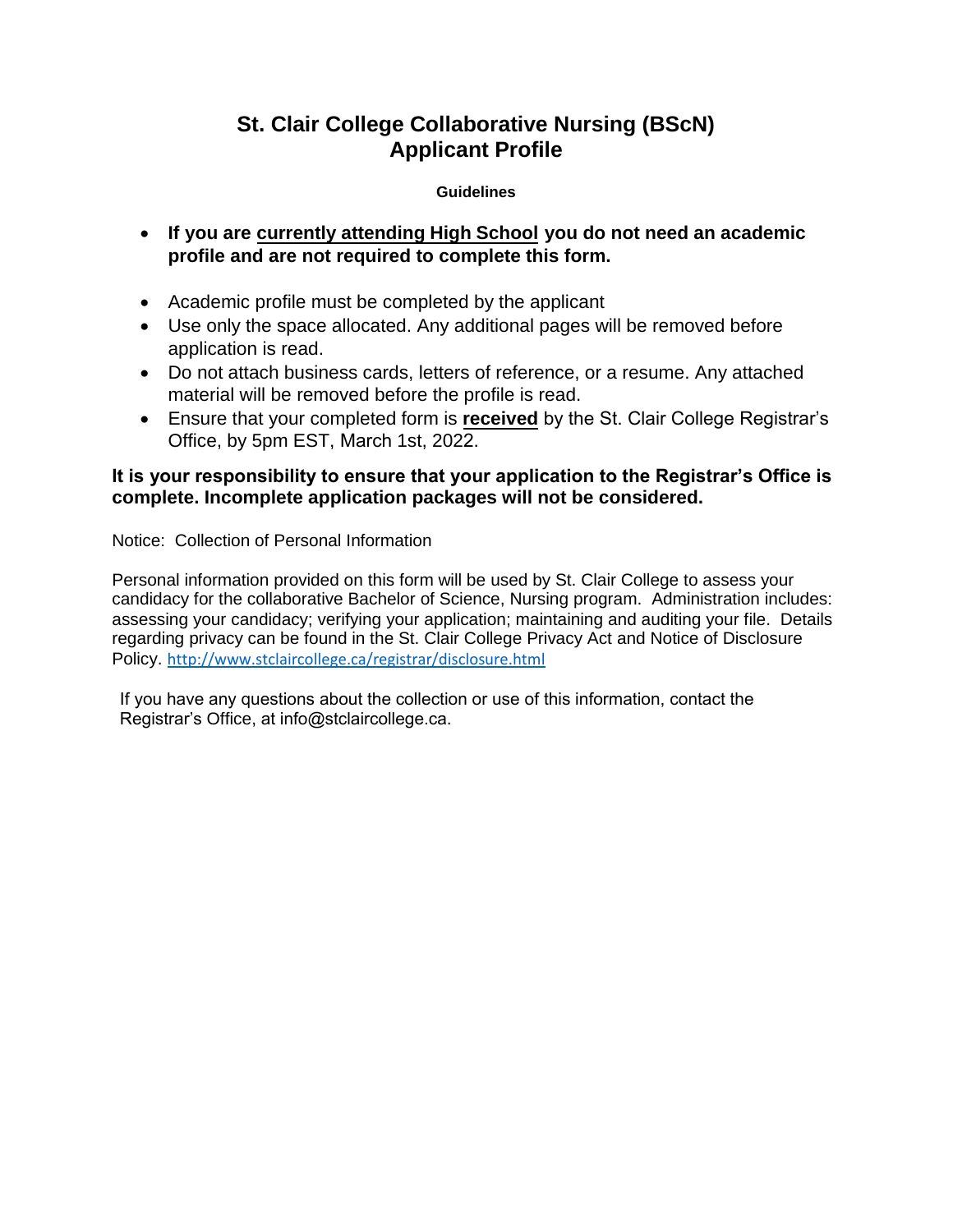# **APPLICANT ACADEMIC INFORMATION**

Name:

St. Clair College Student ID:

### **Part 1:**

Provide a history of all post-secondary enrollment (college and/or university) or degree/diploma completion:

|    | Name of | City,<br><b>Country</b> | <b>Degree</b><br>or | <b>Discipline or</b><br><b>Specialization</b> | Attended-<br>ex. 2014- |
|----|---------|-------------------------|---------------------|-----------------------------------------------|------------------------|
| 1. |         |                         |                     |                                               |                        |
| 2. |         |                         |                     |                                               |                        |
| 3. |         |                         |                     |                                               |                        |
| 4. |         |                         |                     |                                               |                        |

If you have **no** post-secondary history, please check this box and sign below:

## **Part 2:**

**The Language Proficiency Requirements for the Collaborative Nursing Program** for students who present with foreign credentials and have resided in Canada for less than five years **must** meet one of the following benchmarks for language proficiency **prior** to admission to the program. An interview with the Faculty of Nursing Admissions Committee may be required.

Applicants who have not resided in Canada more than five years must provide proof of landing. (Permanent Resident Card – Front and Back or Landing Document)

- A minimum score of 6.5 on the International English Language Testing System (IELTS); or

- A minimum score of 60 on the Carleton University's Canadian Academic English Language Assessment (CAEL); or

- Successful completion of the University of Windsor's English Language Improvement Program (ELIP) (level III) with a minimum final grade of 75%, or

- A minimum score of 85 on the English Proficiency Test administered by the English Language Institute of the University of Michigan (MELAB); or

- A minimum score of 220 with a T.W.E. 4.5 on the Computer-based Test, 83 with an essay score of 21 on the Internet-based Test of English as a Foreign Language (T.O.E.F.L.)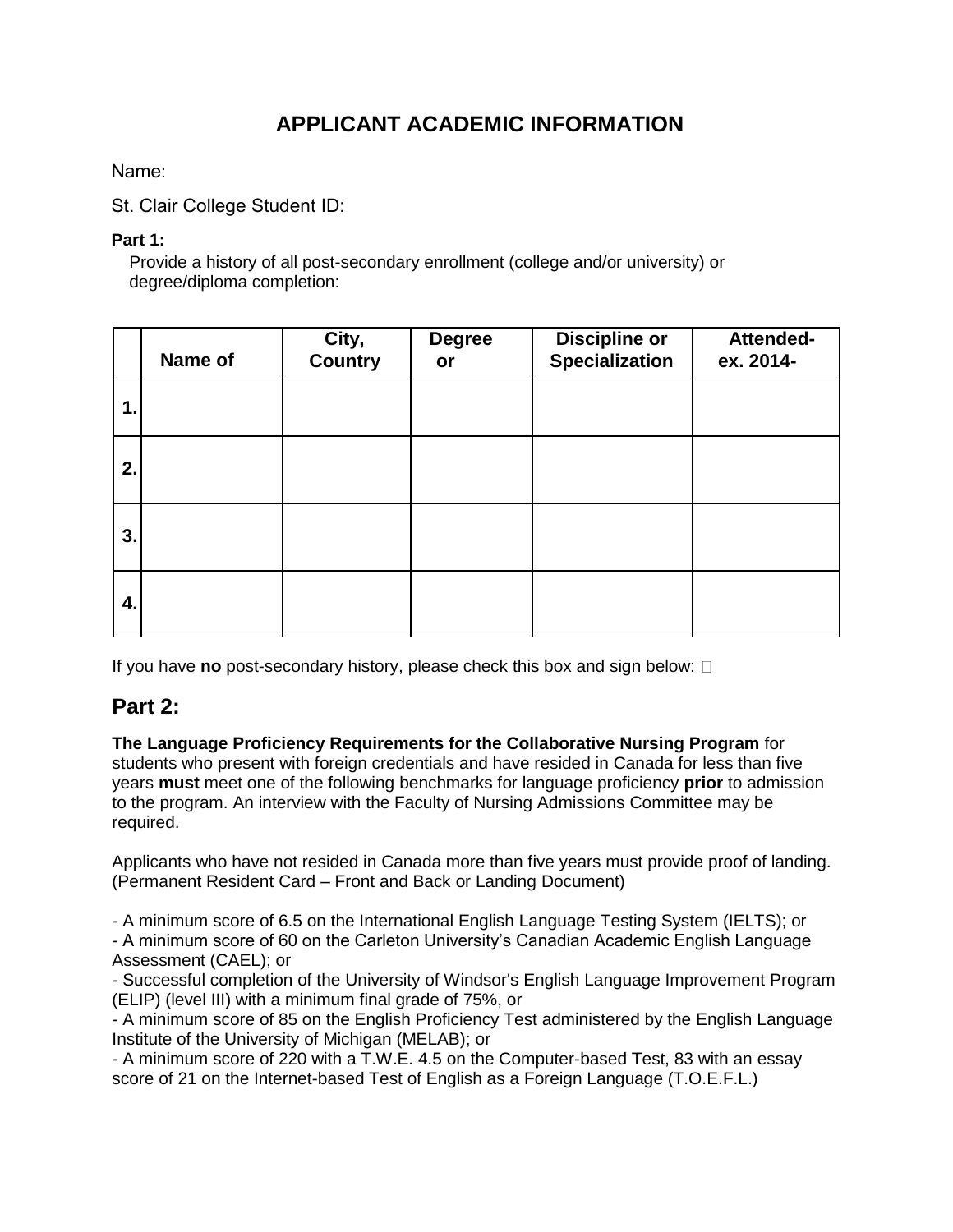### **Please check your current status in Canada:**

| <b>Canadian Citizen</b> | <b>Permanent Resident</b> | )ther |
|-------------------------|---------------------------|-------|
|                         |                           |       |
|                         |                           |       |

If you were not born in Canada please provide the date in which you became a Permanent Resident: \_\_\_\_\_\_\_\_\_\_\_\_\_\_\_\_\_\_\_\_\_\_\_\_\_\_\_\_\_

| St. Clair College Student ID: |                                                                                                                                                                                                                                |       |
|-------------------------------|--------------------------------------------------------------------------------------------------------------------------------------------------------------------------------------------------------------------------------|-------|
| Last Name:                    | First Name: The Contract of the Contract of the Contract of the Contract of the Contract of the Contract of the Contract of the Contract of the Contract of the Contract of the Contract of the Contract of the Contract of th |       |
| Applicant's Signature:        |                                                                                                                                                                                                                                | Date: |

## **Student Declaration**

My signature declares that the information submitted on this document is accurate and true to the best of my knowledge. I agree to notify the Registrar's Office at St. Clair College, in writing, of any change to the information in this form. Failure to provide a history of all Post-Secondary enrollment or failure to notify the Registrar's Office of any changes to this information may result in removal from the program or have my offer of admission revoked.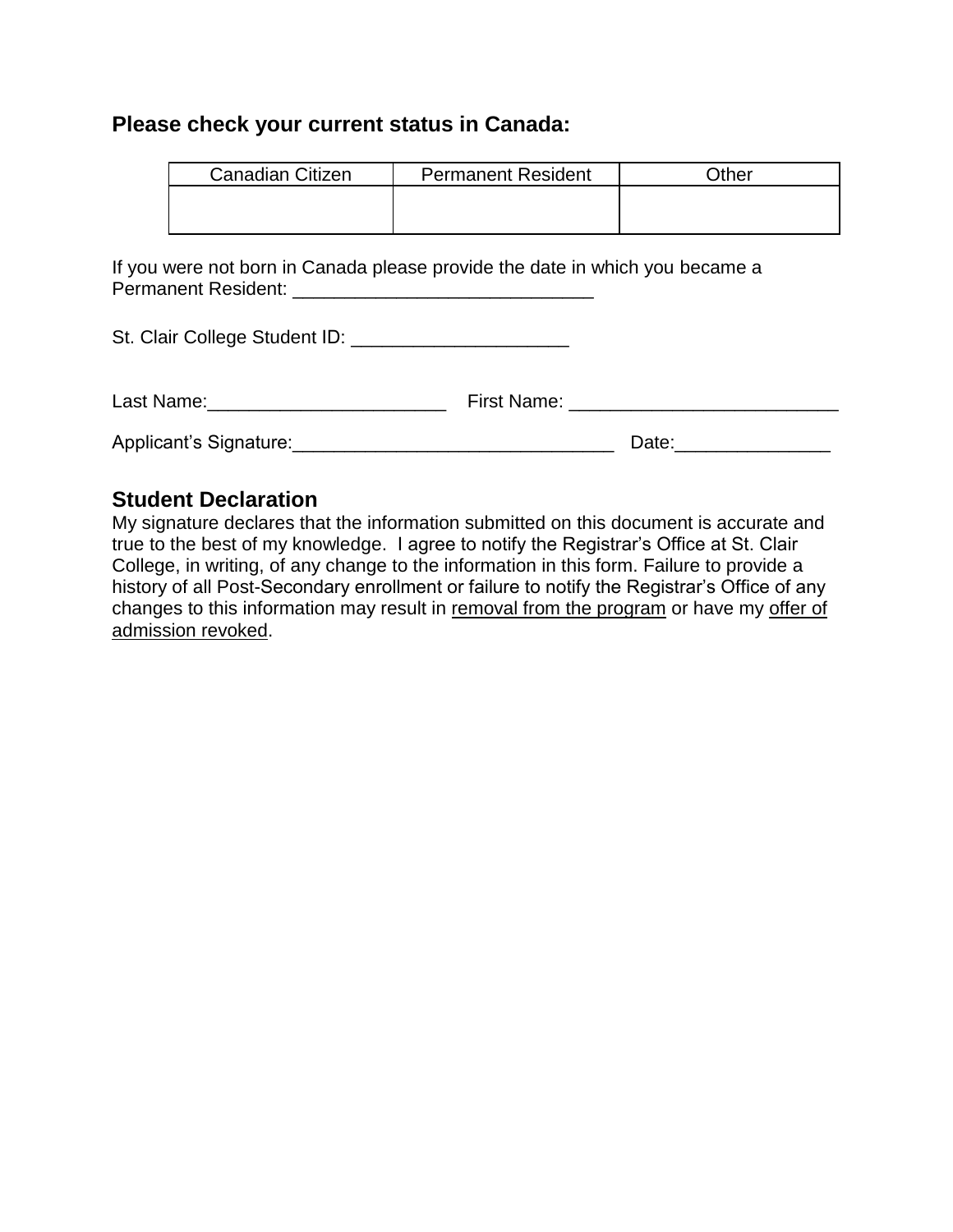# **FALL 2022 COLLABORATIVE NURSING ADMISSION GUIDELINES**

Please note that the Collaborative Nursing program is considered oversubscribed. This means that there are more applications than there are available seats. For admission purposes, all applications will be ranked. The information provided below includes the minimum requirements needed for this program. The highest ranked applicants will receive first consideration.

**Minimum Academic Requirements:** OSSD with 6 Grade 12 (U/M) courses including Grade 12 English (ENG4U) with a minimum of 65%, Chemistry (SCH4U) and Biology (SBI4U) with an overall average of 70% or better (with a minimum of 70% in both Chemistry and Biology). Grade 12 (U) or (C) Math is also required.

Applicants who **meet** the minimum academic requirements (see above) who wish to upgrade their marks and are unclear which category they fall into should contact the Registrar's Office for admissions advice.

### **Direct Applicants - Students Currently in High School**

Students applying directly out of Grade 12 must have:

- OSSD with 6 Grade 12 (U/M) courses
- Grade 12 English (ENG4U) with a minimum of 65%
- Chemistry (SCH4U) and Biology (SBI4U) with a minimum of 70% in both Chemistry and **Biology**
- Grade 12 (U) or (C) Math is also required.

A score for a current high school applicant is derived from the student's final first semester Grade 12 required (U) courses. If he/she has not taken the required Chemistry or Biology in his/her first semester of Grade 12, Grade 11 (U) science marks will be used. Scores are then ranked by highest score and selection will be made on a conditional basis for the available positions and places on the waiting list.

#### **Indirect Applicants – Students not currently attending High School**

Includes applicants not applying directly from a Canadian high school and applicants returning to high school or an adult training centre to upgrade high school marks. These applicants must:

- Submit their high school transcript to [www.ontariocolleges.ca](http://www.ontariocolleges.ca/)
- Submit a completed Applicant Profile Form
- Submit ALL official post-secondary transcripts to St. Clair College. Transcripts can be ordered through [www.ontariocolleges.ca](http://www.ontariocolleges.ca/) at the time of application. Please Note: Applicants must be in good standing and meet minimum academic requirements.

### **Students currently attending St. Clair College or Lambton College Pre-Health Science Pathways to Advanced Diploma and Degree programs (Fall Intake)**

Admission Criteria for Collaborative Nursing for students currently attending the Pre-Health Sciences program:

Students must successfully complete the St. Clair College Pre-Health Sciences program with a minimum cumulative 2.7 G.P.A., a minimum grade of B in both Biology and Chemistry, and a minimum grade of C in both English Courses. In addition any previous post-secondary education, must be identified on the Applicant Profile Form.